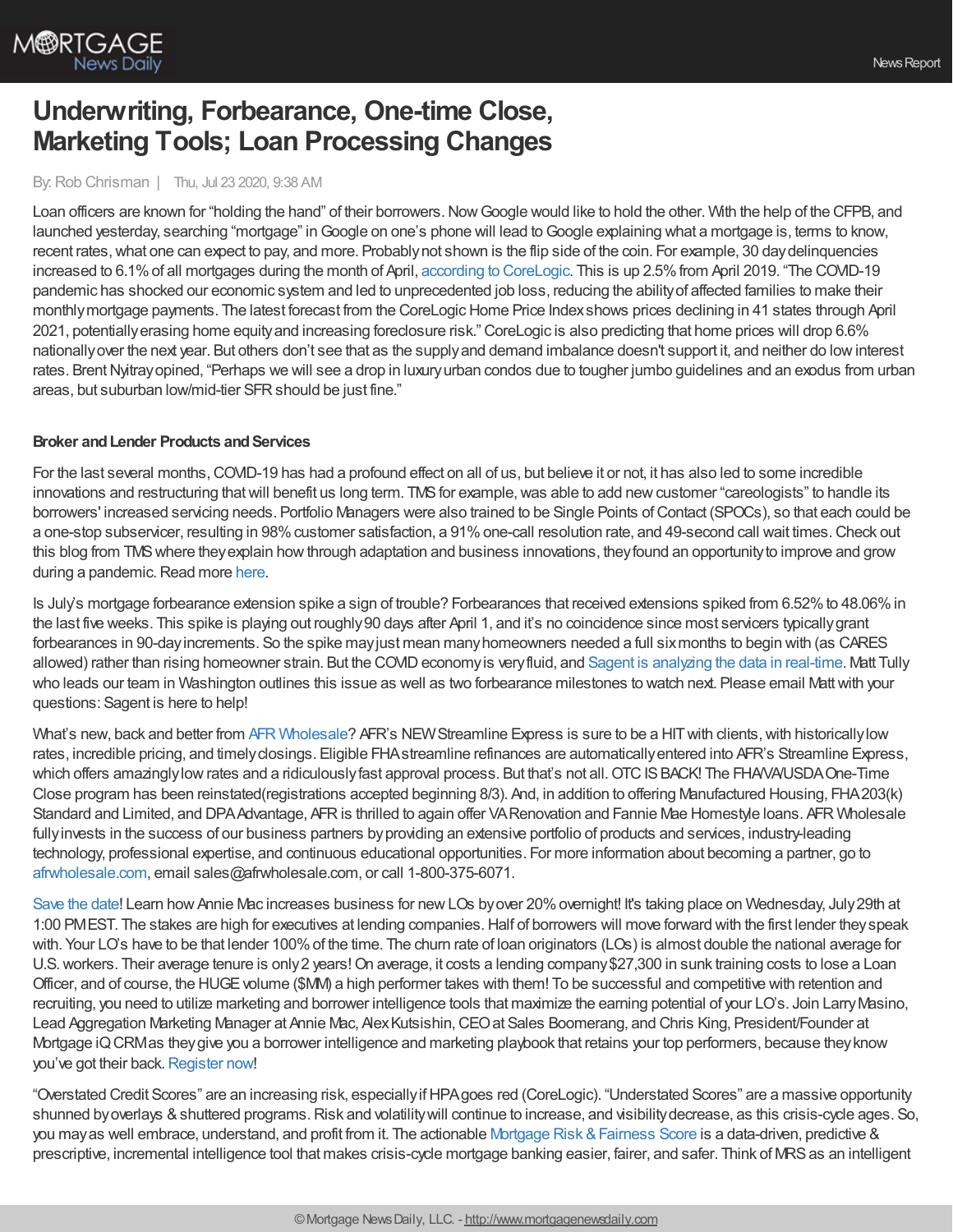

Carfaxon people.Houses, jobs, assets, and credit reports don't paythe mortgage, people do. Socioeconomic volatilitymakes 'some' people behave unpredictably. MRSmakes understanding borrowers easier with its deep, risk &behavioral intelligence: propensity, segmentation, ability, resiliency, and "willingness to pay". The benefits are sharper pricing, more volume, greater visibility, fewer overlays, financial inclusion, fast turn-times, and better margins. MRS is plug-n-play, validated (top 10 bank) and vetted (CFPB, OCC, Fed).

## **Long-termLender Viability**

Finding the right balance when making decisions that often involve competing objectives in strategy, risk management, capital markets and operations is critical for mortgage bankers. In the Julyissue of STRATMORGroup's Insights Report, Senior Partner Jim Cameron discusses the discipline and judgement mortgage executives must exercise in order to ensure the long-term viabilityof their companies in his article, "Mortgage Banking Is a Balancing Act." Jim writes, "There are times when radical action is required to effect change, and it forces companies to think in newand differentways. But on a day-in, day-out basis, most of us don't operate in a world of extremes. It's all about balance versus operating solely in the world as we know it today." Cameron delves into the four areas of competing objectives and comes away with insight across the board. Read his article and more in STRATMOR's July Insights Report.

## **Loan Processing Never Stays the Same: Random Updates**

Oregon House Bill 4204, signed into lawon June 30th byGovernor Kate Brown, requires all lenders doing business inOregon to provide notice by mail of the new law's protections to all of their borrowers by August 30th. The law requires mandatory payment deferral, prohibits default mitigation steps, and imposes a foreclosure moratorium, among other measures. The duration is defined as March 8th through September 30th, which may be extended by the Governor. Read a [Q&A](https://geracilawfirm.com/wp-content/uploads/2020/07/Summary-of-HB-4204.pdf?inf_contact_key=3f4bdaef8eeeb2f06e2cd0278a3fa8e7680f8914173f9191b1c0223e68310bb1) about the new law, a [sample](https://geracilawfirm.com/wp-content/uploads/2020/07/Borrower-Notice-HB-4204.pdf?inf_contact_key=9615afbd843b5333da2205f45de1bf3d680f8914173f9191b1c0223e68310bb1) of a borrower notice is also available.

Sellers that have been approved by the Agencies to participate in the LPP may begin using the new URLA with loan applications on and after August 1, 2020. To support these Sellers,

Wells Fargo Funding has updated [wellsfargofunding.com](https://wffnet.wellsfargo.com/ilonline/funding/wff_landingPageFrameSet.jsp) to accept the newUniform Loan Application Dataset (ULAD) to Register Best Effort Loans. Sellers must continue to upload a complete Uniform Loan DeliveryDataset (ULDD), prior to uploading document images, to eliminate the Loan Submission Summary (Form 1, LSS) requirement for conventional Conforming delegated, FHA, VA, and Guaranteed Rural Housing (GRH) Loans.

Fifth Third Correspondent announced that effective with locks Monday, June 22nd, gift funds are no longer eligible to be used on investment properties for Freddie Mac loans. Also,

Fifth Third has aligned with Agencyguidance announced in Fannie Mae LL-2020-03 and Freddie Mac Bulletin 2020-17 regarding the temporarypurchase and refinance requirements for borrowers with existing mortgages. These requirements are effective with borrower application dates on or after June 2nd, 2020. These requirements will be applied not onlyto all Agencyproducts but all Fifth Third Non-AgencyJumbo products as well.

Due to delays with the IRS processing transcripts, MWF has extend the requirement for transcripts to be in all loan files for loans funded on or after July1. If transcripts have been received, theyshould be included in all loan files submitted prior to July1.

Flagstar announced that the timing of the verification for an employed borrower is being retracted to within 5 business days of the Note date for all purchase and rate and term refinance loans in process. Verification of business operations for self-employed borrowers remains within 10 business days of the Note date. Flagstar Bank also [announced](https://www.flagstar.com/content/dam/tpo/sellers-guide/announcements/20059.pdf) several updates to its lock extension guidelines including simplified lock extension guidelines, increased availabilityof additional fee based extension options, and improved pricing structure for extensions.

## **Capital Markets**

There has never been a better time for lenders to switch from best efforts to mandatory loan sales. In the past month, MCT clients are reporting a best efforts to mandatoryspread of 100bps for conventional loans and 150bps for government loans. MCT's team of industry experts offer a unique and highlypersonalized client experience tailored to the needs of each client. Theyalso add value through market driven client communications, industry referrals and month-to-month contracts. Contact MCT today to learn how they are revolutionizing the client experience. Moving to mandatoryloan sales helps lenders manage risk and maximize loan sale profitability. In MCT's post, Introduction to [MandatoryLoan](https://mct-trading.com/introduction-to-mandatory-loan-sale-delivery/?utm_source=Chrisman%20Blurb&utm_medium=7.22%20Mandatory&utm_campaign=Chrisman%20Blurb) Sales, theyoutline the steps required to switch from best efforts to mandatoryloan sales. This transition has not onlyhelped lenders become more profitable but has also helped some lenders mitigate the negative effects of market movements caused by the pandemic. Read their latest post or visit their hedge advisory page for more information.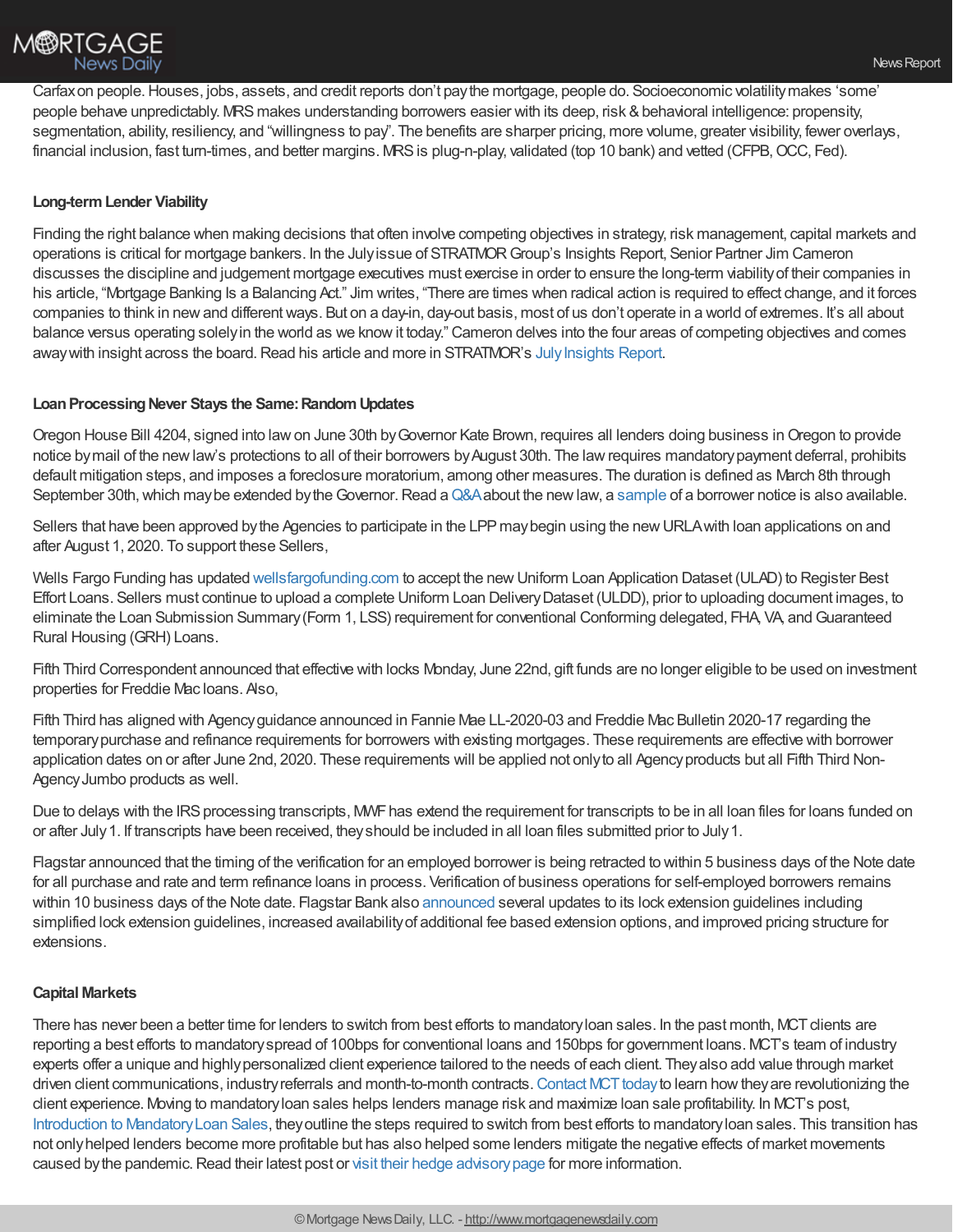

Economists are**warningof a potentiallydisastrous outcome unless additional stimulus is injectedintothe USfinancial systembefore lawmakers take their summer recess**, as existing aid programs are near expiry. Mchael Feroli, chief US economist at JPMorgan Chase, says, "If Congress fumbles this, it'll be a pretty big setback for the economy." The U.S. Federal Reserve certainly has more ammunition should we need it.U.S. corporations had hopes for a quick recoveryfrom the coronavirus pandemic earlier this year, but recent shifts in their strategies show they are preparing for permanent impact on demand. Recent announcements include scaling back production, shifting attention from core businesses, and turning temporaryfurloughs into layoffs. Estimates predict companies in the S&P500 will report a 44% drop in earnings.

We had some big news stories yesterday, but not much MBS or Treasury movement as a result. As if we needed another reminder of our deteriorating relationship with China, the U.S. ordered China to close its consulate in Houston within 72 hours to protect American intellectual propertyand private information. Aspokesman in Beijing called the move an unprecedented escalation and said China will respond, likelybyshutting the U.S. consulate in Wuhan. Separately, reports from Washington saythe subsequent stimulus package is looking less and less likelybefore next month, so the White House and some Senate Republicans are discussing a temporaryextension of jobless insurance. The GOP is mulling several proposals to cut the \$600 a week unemployment insurance subsidy and allot more money for testing, but is still resisting Trump's desired payroll tax cut.

As far as economic releases went, existing home sales surged 20.7 percent month-over-month in June to a seasonallyadjusted annual rate of 4.72 million. Despite barely beating expectations, June's reading was the largest monthly increase on record. Let's not get ahead of ourselves. Existing home sales are still 18 percent lower than where it stood in February, and total sales in June were down 11.3 percent from a year ago. The low inventory is pushing prices higher with the higher demand.

Today's economic calendar is alreadyunderwaywith Initial Claims for the week ending July18 (+109k, more people are out ofwork) and Continuing Claims for the week ending July11 (-1.1 million, a good thing although two weeks old). Later this morning brings June Leading Indicators, Freddie Mac's Primary Mortgage Market Survey for the week ending July 23, and. July KC Fed manufacturing. The NY Fed will **againconduct three FedTrade purchase operations, this time totalingupto\$6.6 billion**including two \$2.5 billion UMBS30 2 percent through 3 percent operations and one \$1.5 billion GNII 2.5 percent and 3 percent. The Desk will also report on MBS purchases for the week ending July 22 in the afternoon. Thursday starts with Agency MBS prices better/up nearly.125 and the 10-year yielding .58 after closing yesterdayat 0.60 percent after the jobless claims figures indicate a continued weak economy.

## **Employment and Transitions**

["Caliber](https://recruiting.adp.com/srccar/public/RTI.home?d=ExternalCaliberHomeLoans&_icx=v02Pg0E8dry77as%252F53w4AJaa70NZw%252Fw8fF8hbFO1EF85wLt9DxjYJuzTaiz3cC3bUG0&c=1060341&_dissimuloSSO=k81IQ_xGY14:XQC7YMN_-Mx6DdXOyW3KVTQohAw) Home Loans understands the important role technologyplays in our dailylives. In the Spring of 2018,Caliber launched its suite of three leading-edge mobile apps. Our Borrower mobile app provides an ultimate mortgage experience from originations seamlesslyinto servicing with 24/7 access on Apple IOS or Google Android devices. Key features are accessed securely via fingerprint or facial recognition authentication. Applying for a newloan? Securelycomplete an application, check all aspects of loan details and upload documents." There have been over 215,000 downloads and we've surpassed \$1+ billion in mortgage payments made via the borrower mobile app. Caliber also has two additional proprietary mobile apps. One is tailored for our loan consultants, account executives, mortgage brokers, and the other is customized for realtors and home builders. Easilysearch products, manage your pipeline, and invite borrowers to the mobile app. Let Caliber provide your ultimate lending experience!"

Thrive [Mortgage](https://join.thrivemortgage.com/) is excited to announce the hiring of another top-notch industry veteran in Dr. Rick Roque. Joining Thrive as the National Director of Business Development, Rick and his team are expanding the extraordinary growth the company has generated over the past several months. Rick has an impeccable reputation throughout the industryand is proficient at developing high-performing teams. "What brought me to Thrive was the extreme scalabilityof their operations,"Rick stated. "What's reallyimpressive are the systems and processes alreadyin place to deliver on the promise Thrive makes to its team members byempowering them to be the best atwhat theydo!" Randell Gillespie added, "Adding someone of Rick's abilities to our leadership team, especially in attracting top-level talent within both the Production and Operations divisions, is simply due to the incredible foundation established long ago at Thrive." For info on available growth opportunities, contact info@thrivemortgage.com.

"We're hiring! Home Point Financial has achieved 400% year over year growth, and we continue to grow at record pace. As a result of our growth (not just the current environment) we're hiring 800 Associates this year, including underwriters and operations positions.Home Point offers an incredible bonus program, opportunities for overtime, and 100% remote work. However, it's our culture that makes us shine. Our "We Care" commitment is a verb not a noun, which is evident through our initiatives. This, coupled with our supportive leadership team and multiple career development opportunities, makes Home Point a premier place to call home. We are the second-largestwholesale mortgage lender (per IMF), and #13 correspondent lender in the US. Join us! To apply, please visit the [careers](https://www.homepointfinancial.com/careers) section of our website or send your resume directly to John Eite."